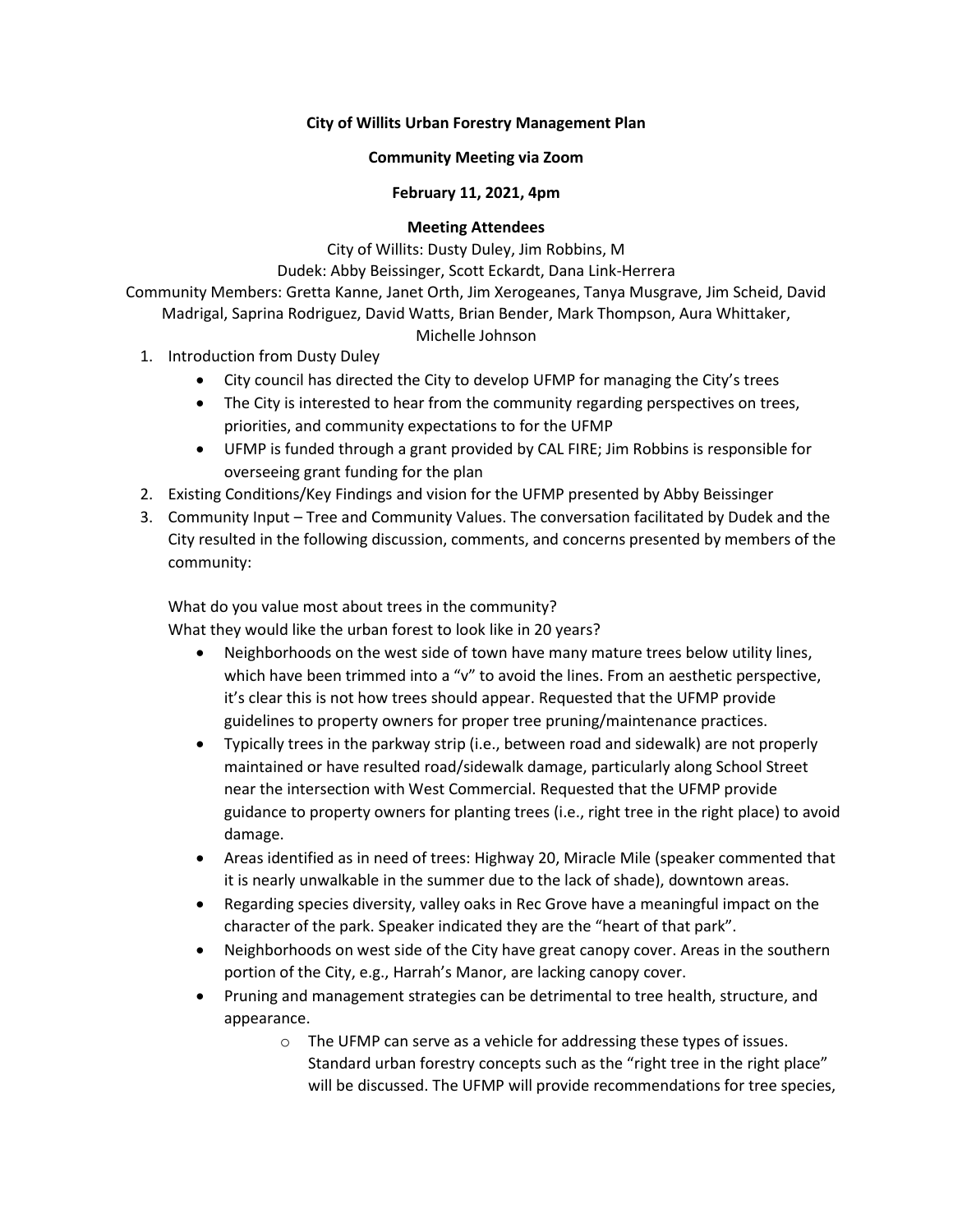tree placement, and tree maintenance to accommodate environmental constraints.

- Given the current number of trees contributing to the canopy cover on private property vs public property, how much will the City rely on private property to increase canopy cover? How much public space/public land is available for tree planting? Is there an interest/potential for trees to be added to public land or will it primarily be private landowners contributing to the increase in canopy cover?
- Regarding species diversity, what types of trees are you considering introducing to achieve no more than 5% of any one type of tree? Prefer to see native trees.
- Many trees in public ROW are currently causing damage to sidewalks/roads (e.g, redwood trees protruding into public ROW). It seems that projects often don't consider long term maintenance costs. As the UFMP is developed, how will the City plan for maintenance costs? Previously it has been very difficult to find funding for trees.
- Vision for 20 years from now: the heaviest canopy cover currently exists along riparian corridors in/near the City. Would like to see riparian zones expanded into surrounding areas that agricultural uses have since taken over, to the extent possible. Ideally, get things back to a more natural setting. Recognizing that indigenous trees are slow growing, would like to see indigenous forest return. It is anticipated that many cultivar trees will be incorporated; something similar to City of Davis would be nice to see in Willits.
	- $\circ$  Recognizing that there is a carrying capacity within any City, and only so much remaining public space, the City/UFMP would not expect the community members to bear brunt of increasing canopy cover. Rather, recognizing that there will be a time when City will run out of space for publicly managed trees, the City/UFMP is aiming to understand what could help private property owners become more interested in planting trees in their private yards? Incentives?
	- o In order to make species recommendations, the UFMP will assess existing species within the City and identify the percentage of those species. Species recommendations will consider existing climate conditions, water requirements, presence of utility ROWs, pest and disease resistance, predicted climatic changes. Would not recommend removal of any species to reduce its percentage in the City. Rather, would recommend replacement with different species during planned tree removals (due to health, age, etc.).
	- o Regarding funding/maintenance, one purpose of this meeting is to inform community of costs/resources needed to develop/maintain/expand the City's urban forest. Hopeful that the UFMP process will provide information on future costs. The City holds regular budget meetings and the public is encouraged to attend.
	- o The UFMP process will look at expenditures for planting/maintenance/removal of trees and this information will be included in the UFMP.

What factors cause reluctance to planting trees on your property?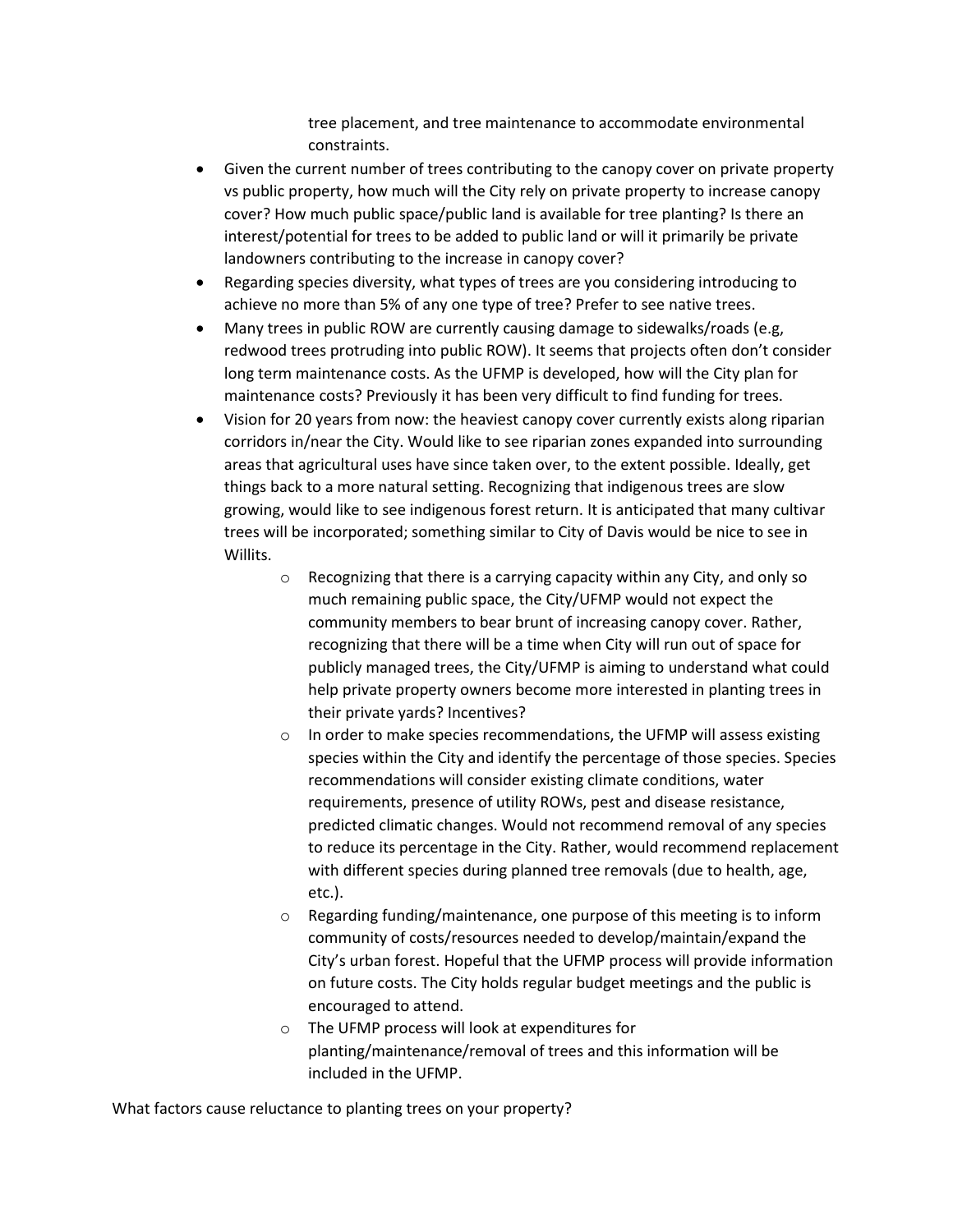- Nothing would stop me from planting trees, but I hope the UFMP will provide some educational component to reduce reluctance of others to plant trees to show that the benefits outweigh the risks.
- Speaking from personal interactions with neighbors, some people remove beautiful trees due to allergies. Have also heard neighbors discuss all the factors Dudek stated as potential barriers to trees (maintenance, leaf litter, etc). There seems to be reluctance to planting trees within the community. Hope the UFMP will provide educational material to change this.

What barriers prevent you from planting, growing, maintaining trees at your residence/neighborhood/community? What can the City do to help you have large, healthy trees?

Are there broad city-wide issues you see that have a negative impact on trees?

- Some of the trees planted in the last 15 years had irrigation removed during the drought (e.g., trees along Central Ave). Many city trees that have not had suckers removed, and low branches become a hazard. When city trees are improperly maintained it adds to perception that trees are a pain. Lack of tree maintenance by City affects public perception.
- All the values and benefits of trees are important. For shading and cooling, I would like to see many public parking spaces covered with solar photovoltaic canopies for renewable energy opportunities, and coordinate tree planting to be compatible with that or in other locations.
- Regarding County-owned facilities within the City, e.g., properties off East Valley St. and North Lenore Ave., where a lot of grading was completed for construction of buildings, but there are no plantings. How is city coordinating with other agencies to get them to buy in to the program?
	- o The City has not yet reached out to County or other agencies but intends to do so. Recommending that the City establish certain standards for development to include trees, or replacement program
	- o The UFMP will help the City develop tree ordinances and can require tree plantings with development
- Some people don't want trees on the street in front of their home or businesses because of lack of maintenance. When a City tree causes damage, the property owner has to pay for the cost or repairs beyond the sidewalk all the way to the curb.
- I'd love to see landscaping recommendations for new development, but even more than that we need to have a standard for maintenance so that developers don't just install trees/shrubs and then not give them what they need to become healthy mature specimens.
- The City required the developer of the Haehl Creek Court subdivision to set aside a strip of land for a trail. During development the area was over-graded beyond property lines, leaving blank spaces on this City-owned trail. Resident has planted trees there because it was evident the City did not intend to take responsibility for this strip of publicly owned land. Curious if City has changed their mind on this and if they would be willing to plant this area as a starting point and example to the community.